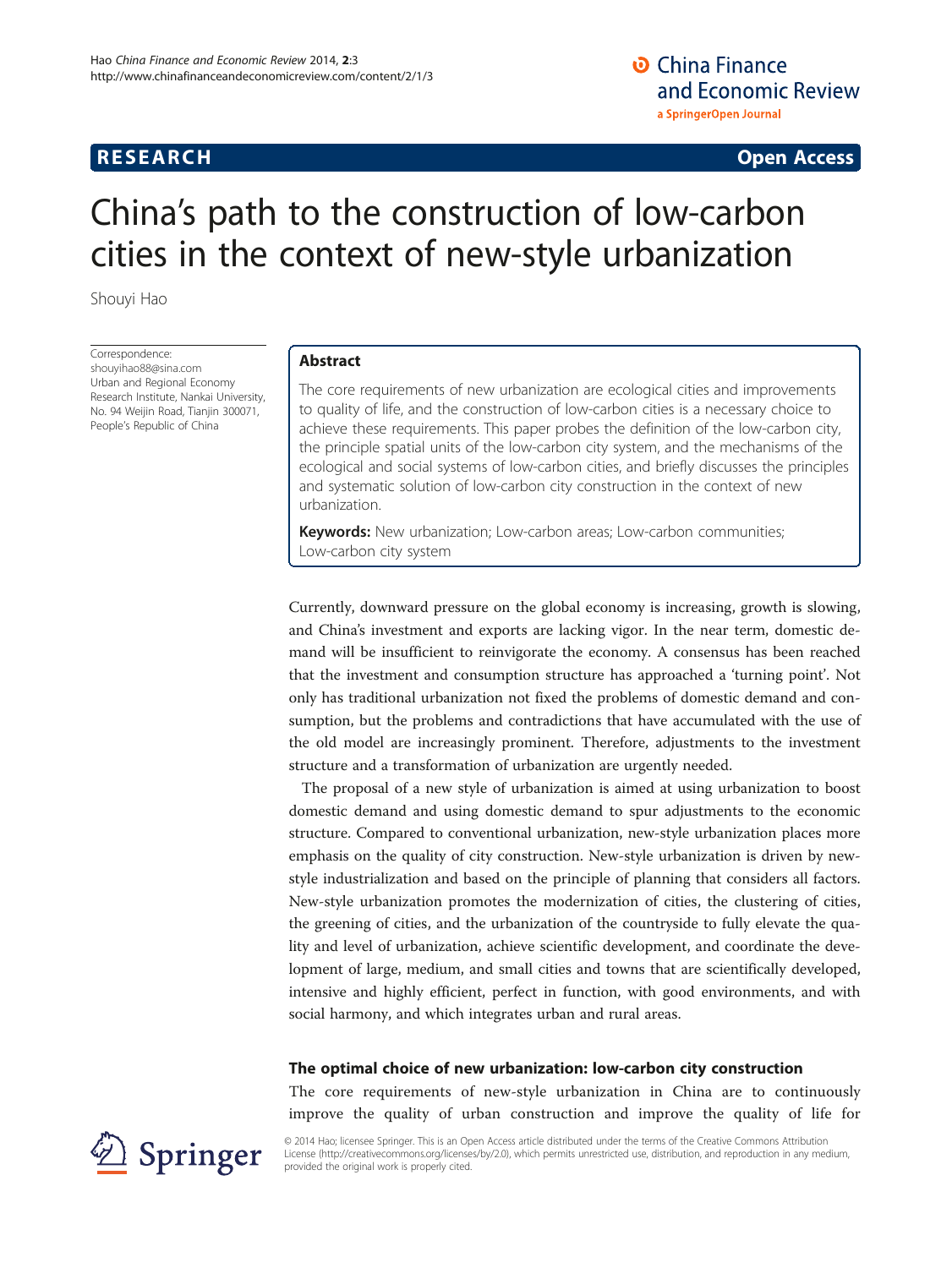people in the process of urbanization. In the last few decades, China has experienced development and rapid urbanization that has driven the rapid development of the economy and society. But because of the coarseness of urbanization, China has accumulated a large number of problems as the economy has developed, and resource and environmental contradictions are more and more prominent. The consequences of this coarse development model obviously run counter to the urbanization goals of the government's original design. China's urbanization has moved further and further away from resource conservation and an amicable environment, and the discrepancy with urban greening and quality of life is even worse.

Besides income levels, public services, and social security, enhancing the quality of life also includes improving the ecological environment, which is also an important indicator of the improving quality of urbanization. There are two primary ways to improve the urban ecological environment: (1) low-carbon and ecological lifestyles and (2) low-carbon and ecological modes of production. Becoming low-carbon and ecological requires us to shift from traditional ways of living to a low-carbon life. This involves the practice of concepts including low-carbon consumption and low-carbon travel. A low-carbon and ecological lifestyle requires the low-carbon idea to penetrate the entire production process, from low-carbon planning, to low-carbon production, to popularizing clean energy and developing low-carbon industry. In fact, the process of making cities low-carbon is the process of constructing low-carbon cities. Thus, constructing low-carbon cities is a necessary choice in achieving new-style urbanization and increasing living standards.

Ecological cities and towns are an intrinsic requirement of new-style urbanization. Urbanization is a complex system comprised of subsystems including energy, construction, transportation, infrastructure, society and culture, and ecology (Ni [2013;](#page-8-0) Li [2012](#page-8-0); Niu [2010\)](#page-8-0). Thus, the process of making a city ecological involves making the industrial structure low-carbon and ecological, making the building system low-carbon, making the transportation system low-carbon, and making infrastructure and energy systems low-carbon and ecological. In fact, this is crucial for building low-carbon cities. The goal of making cities and towns ecological can be achieved through constructing lowcarbon cities. One can see that in China's new-style urbanization process, constructing low-carbon cities is a necessary choice in achieving ecological cities and towns and improving living standards. In this context, this article attempts to summarize the intent and formation of low-carbon cities based on a case study the China-Singapore Tianjin Eco-city.

# China-Singapore Tianjin Eco-city: the experience of low-carbon city construction in China

China-Singapore Tianjin Eco-City is a national pilot program promoted by the Chinese and Singaporean governments in accordance with the principle of 'duplicable, functional, propagative'. It is the first national ecological city program in history, will help to establish a reference standard for the construction of ecological cities and low-carbon cities, and will become a model for the construction of low-carbon cities in China.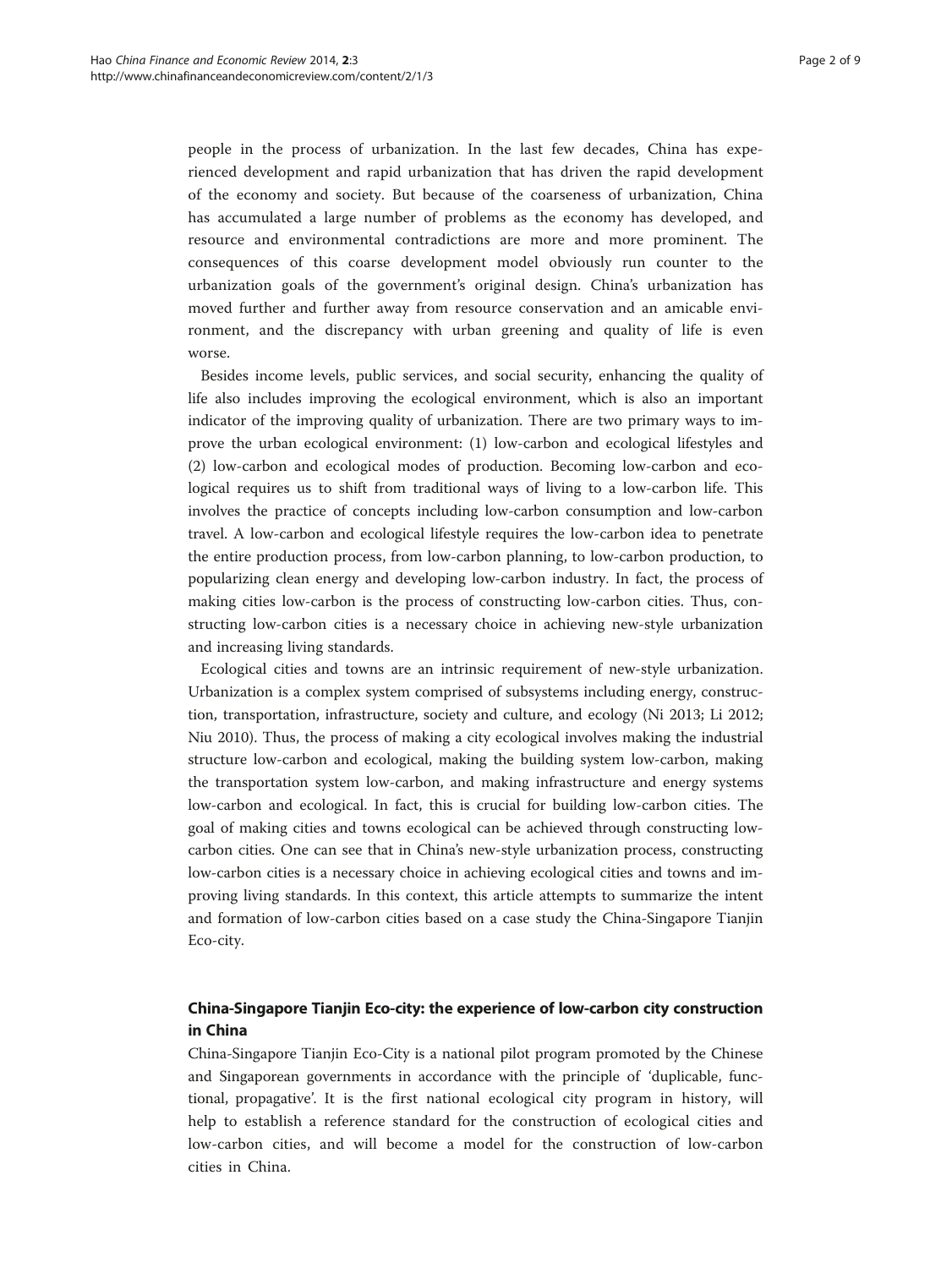The experience of the Sino-Singapore Ecological City will allow us to draw lessons for constructing low-carbon cities in the context of new urbanization.

#### Overall planning and spatial layout of eco-cities

The overall plan of the eco-city involves the construction of six systems: a healthy and natural ecological system, a sustainable energy system, a highly efficient industrial support system, friendly living communities, a harmonious and civilized cultural system, and a fair management system (Research Group of Sino-Singapore Eco-City [2010\)](#page-8-0). In terms of the spatial layout, the plan uses a compact city layout to construct a comprehensive set of multiple functions including service industries, housing, and leisure as an integrated whole in an ecological valley and forges this into the main shaft of eco-city development. The land for the eco-city is divided into four parcels, named 'one axle, three cores and four sections,' which means combining the central section with the eco valley as the core of the whole city and building up another two central communities around the two light rail stations.

#### Low-carbon parks, low-carbon communities, and green building construction

China-Singapore Eco-city actively explores the model of the low-carbon park, particularly focusing on energy conservation and environmental protection, technical research and development, service outsourcing, cultural creativity, education and training, and exhibition and tourism to build a sustainable industrial system in order to provide powerful economic support to eco-city development.

The eco-city borrows from the 'zero-kilometer unit' concept from Singapore to build a low-carbon community. Within the eco-city, the residential green rate is no less than 40%, and the proportion of policy-type housing is no less than 20%. The concept integrates the city center to construct a comprehensive, multi-level, and fully functional public service system. Educational and medical services and other cultural and lifestyle facilities are distributed according to population size to ensure citizens have access to a full range of services within 500 m.

The eco-city takes green buildings as the basic unit to build low-carbon parks and low-carbon communities and sets evaluation standards of green construction based on this basic unit. It refers to LEED (American), BREEAM (British), and other national evaluation standards such as Singapore's green building evaluation to formulate the 'Sino-Singapore Eco-city Green Building Evaluation,' which is more stringent than the national standard.

#### Construction of the support system of urban system operations

In the process of building low-carbon parks, low-carbon communities, and green buildings, the China-Singapore Eco-city actively pays much attention to the construction of the city's support system. In the inner city, a public transportation system mainly composed of clean-energy buses is built around a light rail. By providing more public services for citizens within their walking range, the city reduces reliance on automobiles.

A four-level public service system will be constructed: 'Eco-city Center-Eco-city Secondary Center-Residential Community Center-and Grassroots Community Center'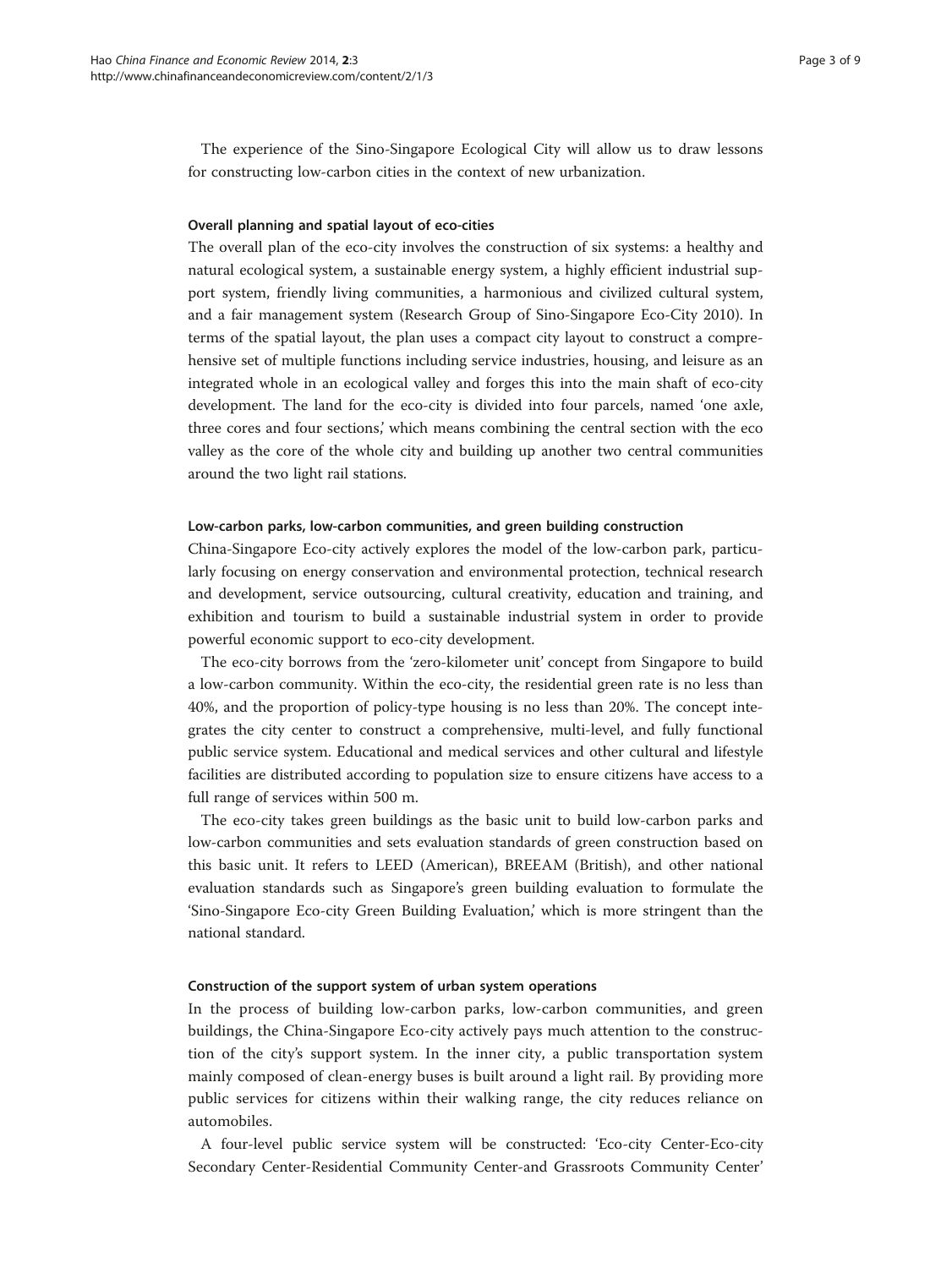to ensure the construction of educational, health care, and cultural public facilities. A special focus will be placed on enhancing financial facilities, cultural facilities, sports facilities, healthcare services, and educational facilities.

With water conservation as the crucial consideration, a rainwater collection system and wastewater recycling system will be constructed, and concentrated wastewater treatment and wastewater resource use engineering will be implemented to raise the conventional water usage ratio by developing the techniques of reused water and seawater desalination.

The eco-city gives priority to developing reusable resources, prohibits the use of non-clean coal, low-quality fuel oil, and other high-polluting fuels to form an energy use model that is linked to conventional energy sources and where conventional and new energy sources supplement each other. It establishes a system for classification, collection, and reuse of solid wastes. It fully applies the construction energy-saving technologies and actively applies heat pumps to recover waste heat, thermoelectric cooling supply, ground solar collection, and other technologies to achieve comprehensive utilization of energy.

Establish a unified eco-city basic data platform to achieve a high degree of information sharing within the government and enhance the level of e-government construction. Construct an urban information management platform to achieve intelligent urban management through gridded, three-dimensional management, and carry out full-time, all-around, whole-process monitoring, processing, and feedback of urban components and incidents.

#### Construction of an ecological system

In ecological protection and ecological restoration, take appropriate ecological protection and restoration measures. With an ecological core area enclosed by the Jiyun River and Jiyun River Old Road, construct six ecological corridors to strengthen the link between the core ecological area and the peripheral ecosystem and form an open ecological spatial pattern to actively promote the integration of regional ecosystems.

In terms of environmental protection and health, establish a construction project environmental access system integrating construction project approval and environmental management. Establish an environmental monitoring network covering the entire area to strictly manage construction projects. Establish separated collection of garbage and an integrated treatment and cyclical use system, and actively explore advanced sanitary technologies like pneumatic collection of garbage.

#### Construction of a social system

In terms of culture and education, construct an eco-friendly forum to become a base for international exchange. Build a new platform of science and technology innovation to become a scientific and technical innovation base. Build supporting policy mechanisms to become an application demonstration bases. In lifestyle and consumption patterns, construct an eco-friendly science popularization, exhibition, and education base to popularize and spread environmental awareness. Through multiple channels, employ multiple forms to popularize and spread ecological and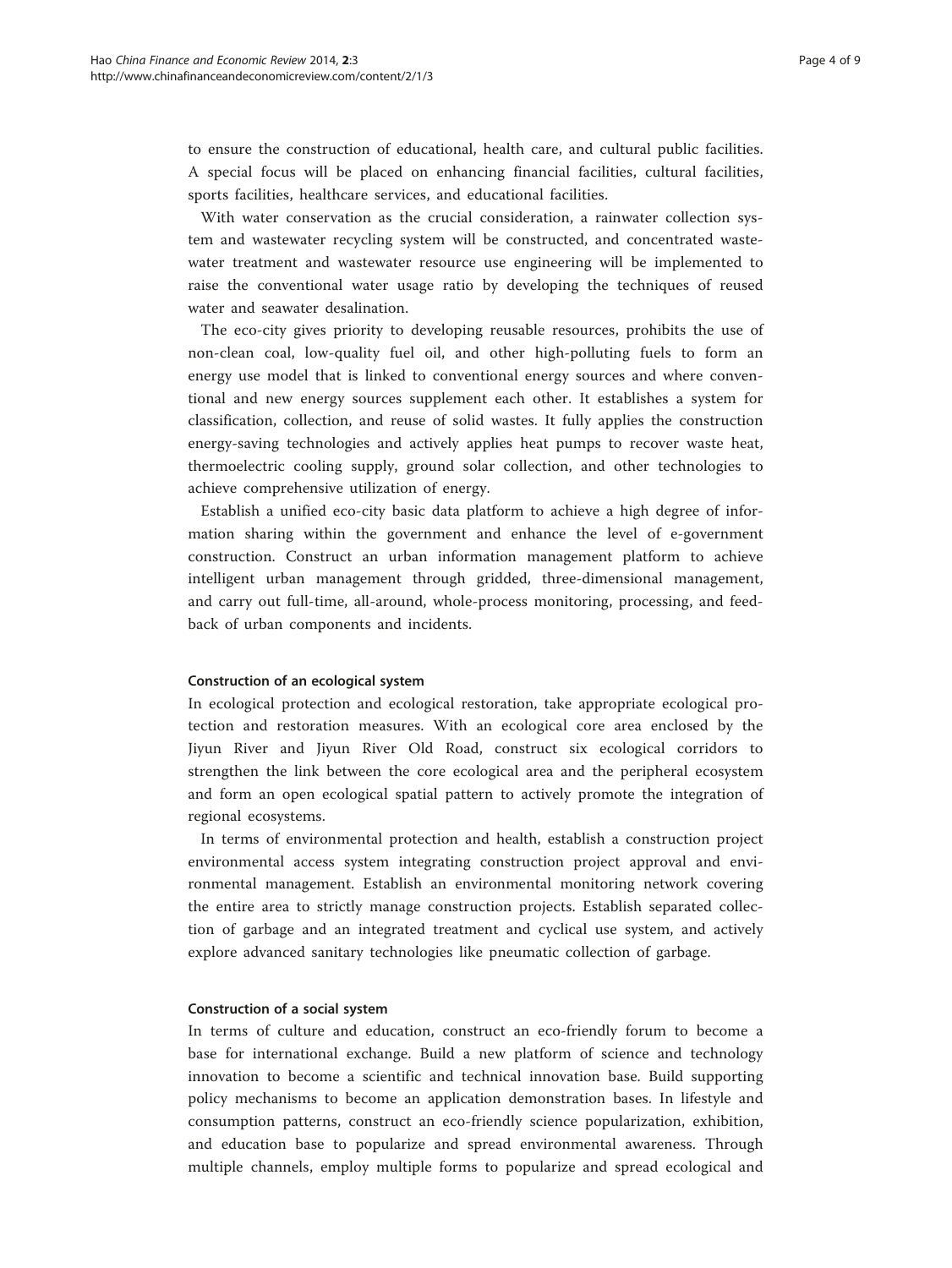environmental knowledge to lead the social climate. Advocate the conservation of resources, civilized and healthy production methods, and consumption and lifestyles.

#### Implications of the low-carbon city

Judging by the statements above, one can see that the implications of the low-carbon city can be summarized as follows. The low-carbon city refers to closely connecting low-carbon parks and low-carbon communities through low-carbon transport, lowcarbon municipal policy infrastructure, low-carbon energy systems, intelligent urban management, low-carbon living, low-carbon consumption, and other intelligent urban operation systems, with the low-carbon park and the low-carbon community as the spatial carrier units, thereby forming a low-carbon urban system.

According to the experience of the China-Singapore Eco-city and the National Development and Reform Commission's 'Notice Regarding Pilot Work for the Development of Low-Carbon Provinces and Autonomous Regions and Low-carbon Cities,' one can judge that only when a city meets the following conditions can it be called a lowcarbon city:

First is a low-carbon city development plan. A low-carbon city development plan includes work plans for adjusting the industrial structure, optimizing the energy structure, and others, and clearly proposed operational objectives, key tasks, and specific measures of reducing greenhouse gas emissions. Second is a reasonable city size. Too large of a city will result in wasted land, increased commute times and distances, increased costs of living, and increased emissions from transport. Too small of a city will restrict urban development, restrict the role of urban economies of scale, and reduce the level of residents' welfare. Therefore, the size of a city must be decided rationally based on development requirements. Third is a good layout. A compact urban form can greatly reduce the number of trips and distances residents must travel by car to perform various functions. A good public transport network can also reduce the proportion of automobile trips and thus reduce the quantity of carbon emissions. Fourth is an industrial system characterized by low-carbon emissions. This includes the establishment of a low-carbon industrial system, a highly efficient energy use system, and a low-carbon transportation system. Actively promote research and development of low-carbon technologies, demonstrations, and industrialization; and develop strategic emerging industries including conservation and environmental industries and clean energy industries. Fifth is a green construction system. Beginning with planning and construction, actively promote the application and adoption of energy conserving construction materials by guiding the construction process through rational planning and design, thus reducing energy consumption from construction works. Meanwhile, urban green areas should be increased within plans to achieve the effect of reducing the overall amount. Sixth is a greenhouse gas emissions monitoring and management system. Seventh is low-carbon lifestyles and consumption models. Encourage lowcarbon lifestyles and behaviors, actively popularize the use of low-carbon products, enhance the concept of the low-carbon lifestyle, and promote widespread participation and self-action of all residents. Eighth is intelligent urban management. Make full use of digital information management technologies and network communications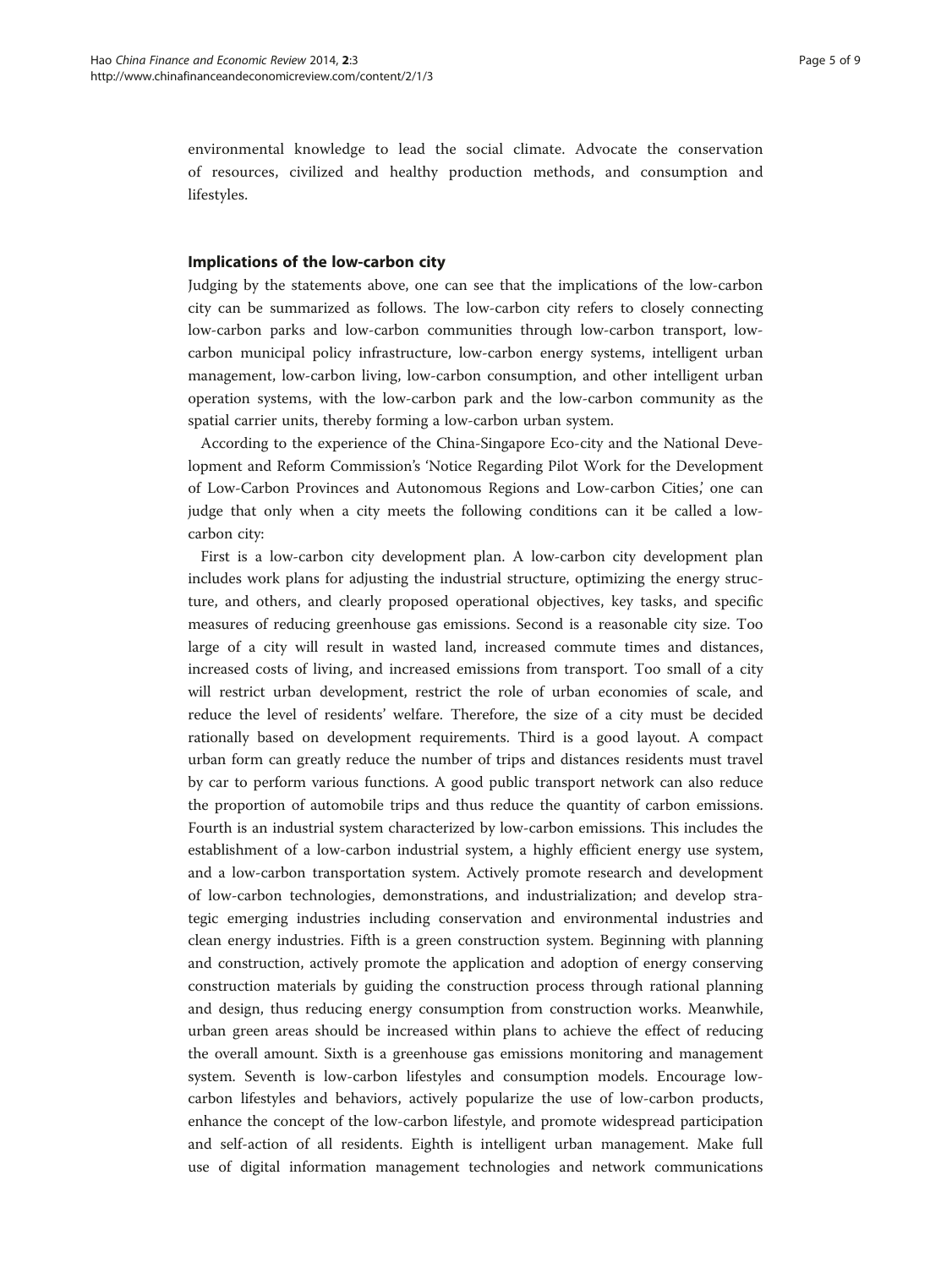technology and scientifically integrate various types of information resources in order to make low-carbon cities highly efficient, convenient, reliable, and dynamic digital cities.

#### The composition of low-carbon cities

The city is a complex organic system. It comprises the interconnection and interaction among production, lifestyle, ecology, culture, politics, and other subsystems. Lowcarbon cities are no different.

# The basic spatial unit of the composition of low-carbon cities: low-carbon parks and low-carbon communities

Low-carbon parks are the spatial places of a low-carbon city bearing the weight of lowcarbon industrial production behavior and market behavior, and they are the basic spatial unit comprising the low-carbon city. They mainly refer to various types of productionoriented industrial parks. The construction of low-carbon parks is on one hand conducive to enhancing the overflow effect of concentrated technical, finance, and research and development institutions and their pulling effect on economic growth, conducive to the upgrading and optimization of the regional industrial structure and leading to the transformation of the economic model. On the other hand, the construction of low-carbon parks can effectively facilitate the formation of an industrial system characterized by low carbon emissions and thus reduce the level of urban energy construction and the concentration of greenhouse emissions. Thus, constructing low-carbon cities requires more efforts to promote the construction of low-carbon parks.

The low-carbon community is the spatial carrier for human life and residence. In the process of low-carbon urban construction, low-carbon work directly related to the urban system is conducted within the scope of the community space, especially low-carbon construction materials, low-carbon energy system, low-carbon resource use, low-carbon social environment, low-carbon lifestyles and consumption patterns, etc. Thus, one of the key tasks in constructing low-carbon cities is constructing low-carbon communities.

Low-carbon buildings are the basic factors comprising low-carbon parks and lowcarbon communities. They appear in the low-carbon urban system in the form of residences, factories, and office buildings. Buildings on the one hand provide the needed space for corporate production, human habitation, business offices, and consumption. On the other hand, they are large emitters of carbon. Thus, accelerating the shift to low-carbon buildings is both an expression of the shift to low-carbon cities in the field of buildings and a foundation for building low-carbon parks and low-carbon communities, increasing efficiency, reducing emissions, and enhancing the quality of urban life and the environment.

#### The support system for low-carbon cities

Besides possessing the two basic spatial units of low-carbon parks and low-carbon communities, a low-carbon city must also have a system that can effectively link different lowcarbon parks and low-carbon communities, and support the operation of urban functions. In this article, the low-carbon urban operation system refers to a low-carbon transportation network, low-carbon public infrastructure (roads, communications, etc.), low-carbon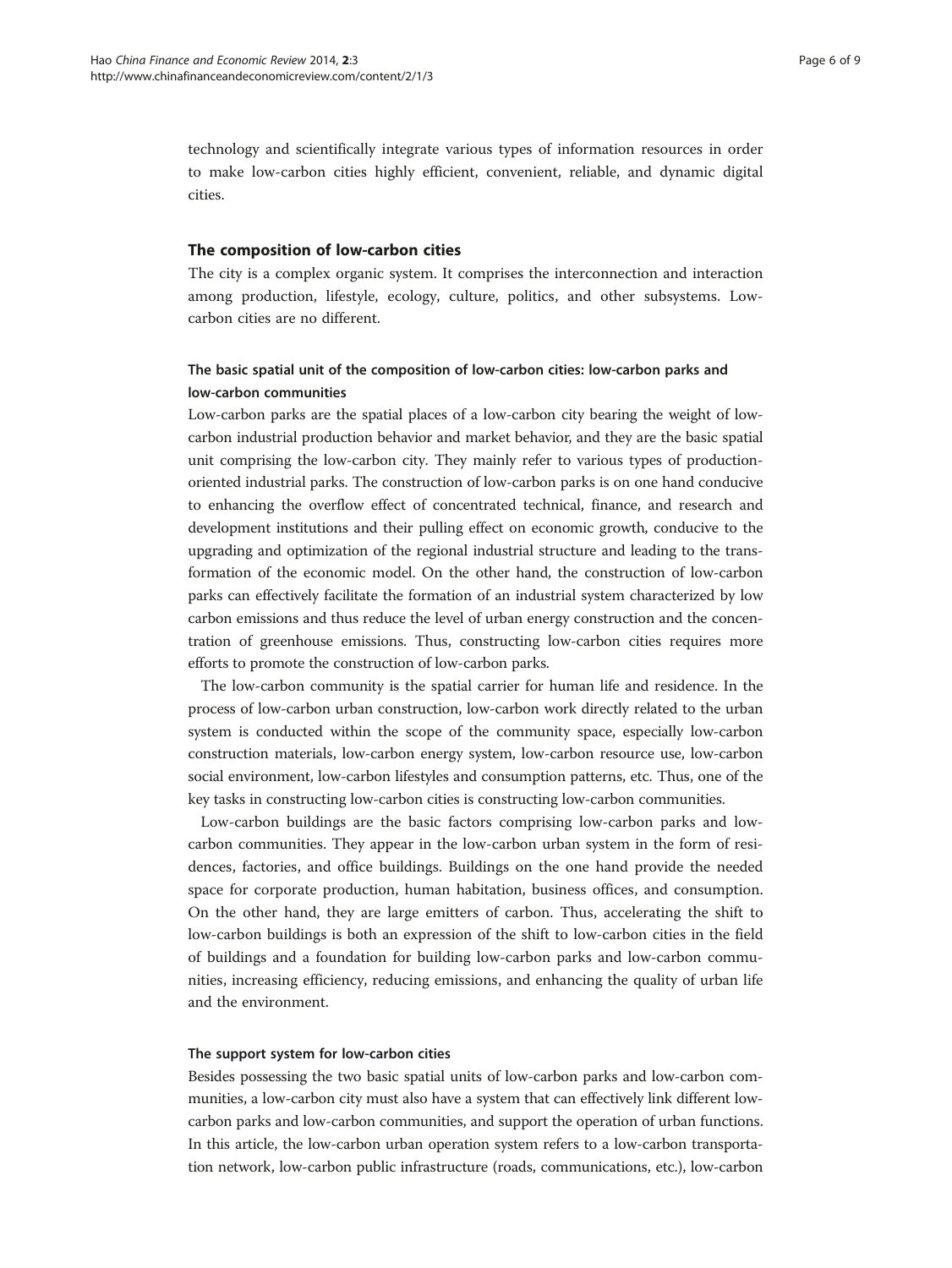municipal facilities, low-carbon energy, and low-carbon consumption. It is based on such a system that the various subsystems composing the low-carbon city produce their widespread economic links, societal links, ecological links, and political and cultural links. Thus, the construction of a low-carbon city should include the shift to a low-carbon urban system.

## The ecosystem of the low-carbon city

In the process of making cities low carbon, ecosystem construction consists of two parts. First is the ecosystem of the city itself. Second is the natural ecosystem of nearby areas. In the urban cycle, low-carbon parks, low-carbon communities, and other functions of the city are main emitters of greenhouse gases, mainly carbon dioxide, while the natural ecosystem of the surrounding areas is an absorber of carbon dioxide. Using the laws of ecology, actively promote the construction of an ecosystem within the low-carbon city to build an urban ecosystem that is stable in ecological functions and close in form to a natural ecosystem. While constantly integrating the city into the natural environment, it is essential to increase carbon sinks and a good-living effect where the city and its residents are ecological.

#### The social system of the low-carbon city

In addition to efforts on constructing the hardware of low-carbon cities (including industry, transportation, buildings, and municipal facilities), efforts must be made to strengthen the construction of the software of low-carbon cities, particularly the social system composed of the cost of living, culture, and education.

Advocate for low-carbon living and develop a low-carbon culture. Change the current consumer attitudes and lifestyles and build a mainstream viewpoint that suits 'lowcarbon'. Internalize the low-carbon concept in social production and people's lives, and ultimately change the production and living behavior of the economy and society.

The construction of a low-carbon city does not only consist of developing the circular economy, conserving energy, and reducing emissions. It also involves all types of construction in production, living, ecology, human affairs, society, and more. Figure [1](#page-7-0) shows the components of the urban system and their interaction.

#### Basic thinking on building low-carbon cities

Based on the aforementioned analysis, through the meaning, characteristics, and urban system concept of the low-carbon city, one can see that the following points should be noted in constructing low-carbon cities.

# The construction of a low-carbon city requires an overall scientific plan and rational spatial layout

The low-carbon city is a complex organic system. Thus, the construction of a lowcarbon city requires the implementation of an overall plan. This plan should lay stress on the feasibility of each individual plan as well as the coordination and interaction among the various individual plans so that the individual plans work with the overall urban development plan to mutually promote the rational layout of urban space.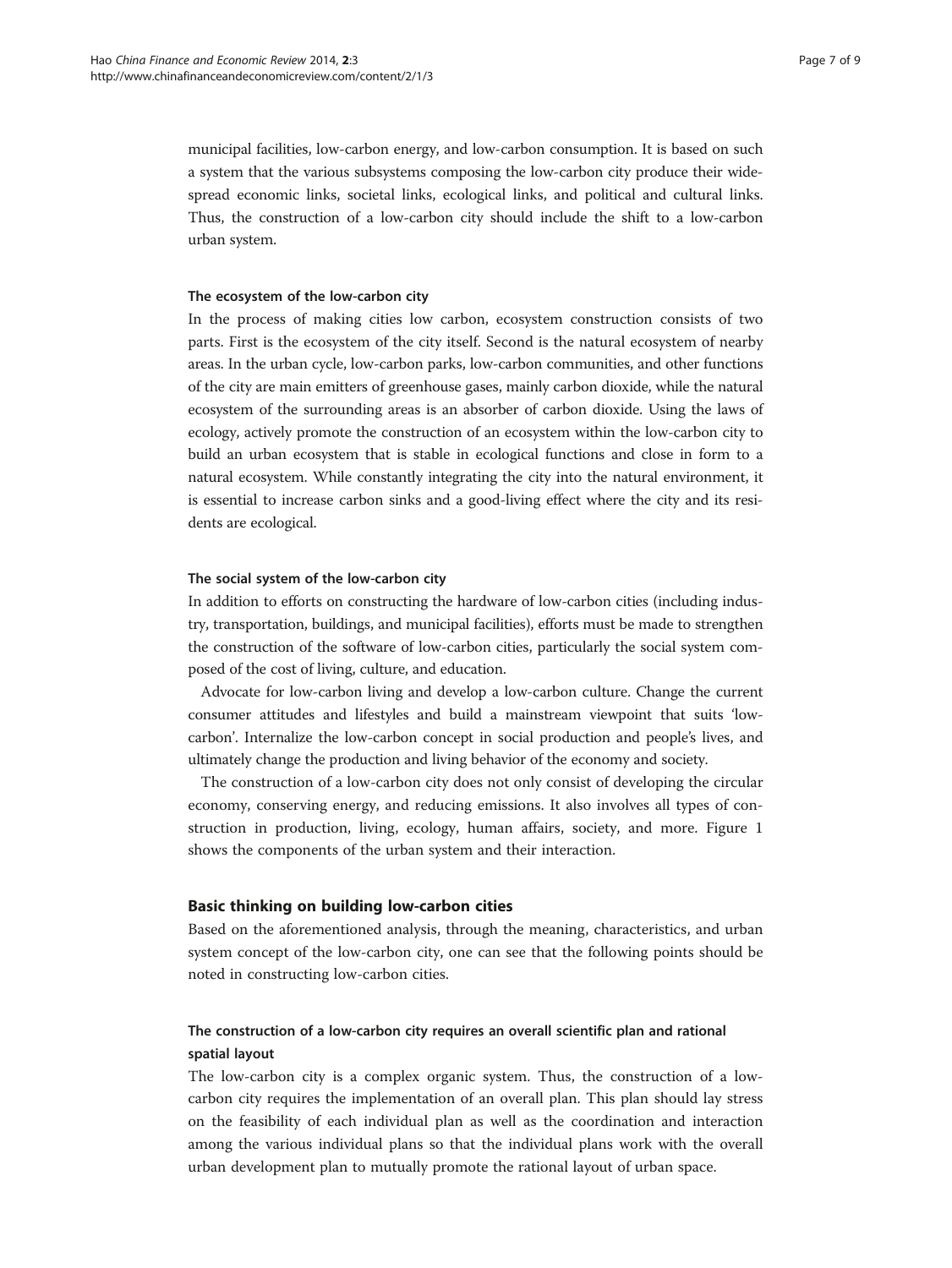<span id="page-7-0"></span>

## Stress the construction of low-carbon parks and communities

Constructing low-carbon parks is the key to promoting low-carbon technology and industrializing low-carbon products. The establishment of low-carbon parks can provide a positive development environment for low-carbon industry and a platform for research, development, and incubation of technology. Building low-carbon parks requires building a good investment environment, actively attracting low-carbon companies and technicians that understand key technologies and providing preferential fiscal and tax policies to encourage the entrance of private capital. Meanwhile, actively follow up with the construction of related policies, laws, and service systems. Actively push forward the construction of low-carbon communities and shift to low-carbon lifestyles and consumption models by constructing low-carbon communities. Specific measures include the following: (1) shifting to low-carbon planning and design, (2) shifting to low-carbon building materials, (3) shifting to a low-carbon community environment, (4) shifting to a low-carbon energy system, (5) shifting to low-carbon resource use, and (6) shifting to low-carbon lifestyles.

# Stress the construction of low-carbon urban ecosystem

The urban ecosystem is led by the main entities of the city, including the entities transforming production methods and the entities transforming lifestyles: companies and residents. Whether in terms of ecological protection and restoration, in terms of construction of the nearby natural scenery system, or in terms of environmental protection and environmental sanitation, companies and residents participate jointly. Thus, the construction of the low-carbon urban ecosystem, in addition to actively pushing forward the construction of the aforementioned three aspects, also requires actively researching how to increase the capacity of carbon sinks and reduce the intensity of carbon emissions.